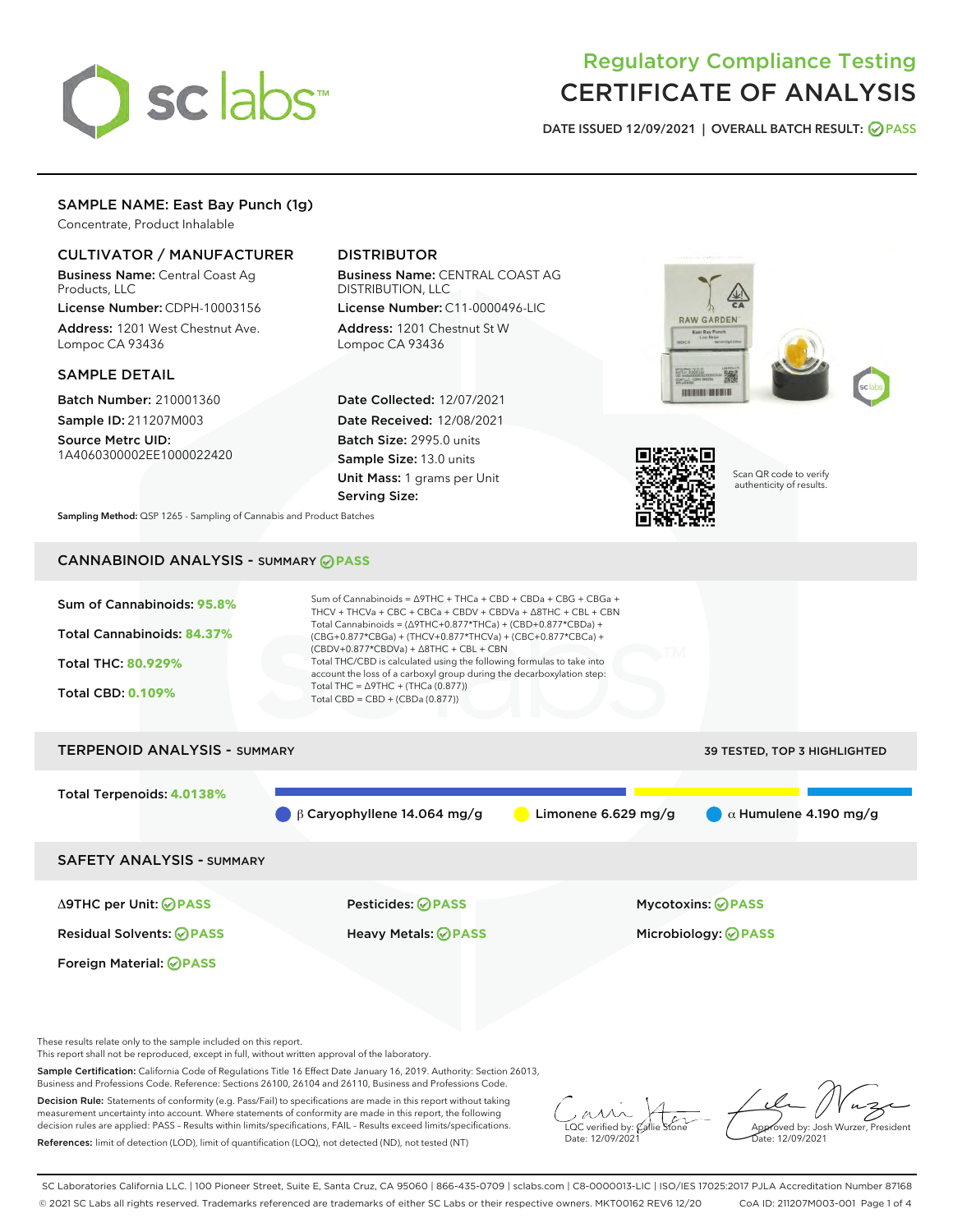



EAST BAY PUNCH (1G) | DATE ISSUED 12/09/2021 | OVERALL BATCH RESULT: 2 PASS

#### CANNABINOID TEST RESULTS - 12/09/2021 2 PASS

Tested by high-performance liquid chromatography with diode-array detection (HPLC-DAD). **Method:** QSP 1157 - Analysis of Cannabinoids by HPLC-DAD

#### TOTAL CANNABINOIDS: **84.37%**

Total Cannabinoids (Total THC) + (Total CBD) + (Total CBG) + (Total THCV) + (Total CBC) + (Total CBDV) + ∆8THC + CBL + CBN

TOTAL THC: **80.929%** Total THC (∆9THC+0.877\*THCa)

TOTAL CBD: **0.109%**

Total CBD (CBD+0.877\*CBDa)

TOTAL CBG: 2.33% Total CBG (CBG+0.877\*CBGa)

TOTAL THCV: 0.475% Total THCV (THCV+0.877\*THCVa)

TOTAL CBC: 0.531% Total CBC (CBC+0.877\*CBCa)

TOTAL CBDV: ND Total CBDV (CBDV+0.877\*CBDVa)

| <b>COMPOUND</b>  | LOD/LOQ<br>(mg/g)          | <b>MEASUREMENT</b><br><b>UNCERTAINTY</b><br>(mg/g) | <b>RESULT</b><br>(mg/g) | <b>RESULT</b><br>(%) |
|------------------|----------------------------|----------------------------------------------------|-------------------------|----------------------|
| <b>THCa</b>      | 0.05 / 0.14                | ±22.932                                            | 892.30                  | 89.230               |
| <b>A9THC</b>     | 0.06 / 0.26                | ±0.920                                             | 26.74                   | 2.674                |
| <b>CBGa</b>      | 0.1 / 0.2                  | ±1.24                                              | 23.8                    | 2.38                 |
| <b>CBCa</b>      | 0.07/0.28                  | ±0.296                                             | 6.05                    | 0.605                |
| <b>THCVa</b>     | 0.07/0.20                  | ±0.259                                             | 5.42                    | 0.542                |
| <b>CBG</b>       | 0.06/0.19                  | ±0.097                                             | 2.46                    | 0.246                |
| <b>CBDa</b>      | 0.02/0.19                  | ±0.036                                             | 1.24                    | 0.124                |
| <b>CBC</b>       | 0.2 / 0.5                  | N/A                                                | $<$ LOQ                 | $<$ LOQ              |
| $\triangle$ 8THC | 0.1/0.4                    | N/A                                                | <b>ND</b>               | <b>ND</b>            |
| <b>THCV</b>      | 0.1 / 0.2                  | N/A                                                | <b>ND</b>               | <b>ND</b>            |
| <b>CBD</b>       | 0.07/0.29                  | N/A                                                | <b>ND</b>               | <b>ND</b>            |
| <b>CBDV</b>      | 0.04 / 0.15                | N/A                                                | <b>ND</b>               | <b>ND</b>            |
| <b>CBDVa</b>     | 0.03 / 0.53                | N/A                                                | <b>ND</b>               | <b>ND</b>            |
| <b>CBL</b>       | 0.06 / 0.24                | N/A                                                | <b>ND</b>               | <b>ND</b>            |
| <b>CBN</b>       | 0.1/0.3                    | N/A                                                | <b>ND</b>               | <b>ND</b>            |
|                  | <b>SUM OF CANNABINOIDS</b> |                                                    | 958.0 mg/g              | 95.8%                |

#### **UNIT MASS: 1 grams per Unit**

| ∆9THC per Unit                        | 1120 per-package limit | 26.74 mg/unit  | <b>PASS</b> |
|---------------------------------------|------------------------|----------------|-------------|
| <b>Total THC per Unit</b>             |                        | 809.29 mg/unit |             |
| <b>CBD</b> per Unit                   |                        | <b>ND</b>      |             |
| <b>Total CBD per Unit</b>             |                        | $1.09$ mg/unit |             |
| Sum of Cannabinoids<br>per Unit       |                        | 958.0 mg/unit  |             |
| <b>Total Cannabinoids</b><br>per Unit |                        | 843.7 mg/unit  |             |

#### TERPENOID TEST RESULTS - 12/09/2021

Terpene analysis utilizing gas chromatography-flame ionization detection (GC-FID). **Method:** QSP 1192 - Analysis of Terpenoids by GC-FID

| <b>COMPOUND</b>         | LOD/LOQ<br>(mg/g) | <b>MEASUREMENT</b><br><b>UNCERTAINTY</b><br>(mg/g) | <b>RESULT</b><br>(mg/g)                          | <b>RESULT</b><br>(%) |
|-------------------------|-------------------|----------------------------------------------------|--------------------------------------------------|----------------------|
| $\beta$ Caryophyllene   | 0.004 / 0.012     | ±0.5007                                            | 14.064                                           | 1.4064               |
| Limonene                | 0.005 / 0.016     | ±0.0948                                            | 6.629                                            | 0.6629               |
| $\alpha$ Humulene       | 0.009 / 0.029     | ±0.1345                                            | 4.190                                            | 0.4190               |
| <b>Myrcene</b>          | 0.008 / 0.025     | ±0.0371                                            | 2.876                                            | 0.2876               |
| $\alpha$ Bisabolol      | 0.008 / 0.026     | ±0.1190                                            | 2.228                                            | 0.2228               |
| Linalool                | 0.009 / 0.032     | ±0.0755                                            | 1.987                                            | 0.1987               |
| trans-ß-Farnesene       | 0.008 / 0.025     | ±0.0542                                            | 1.527                                            | 0.1527               |
| <b>Terpineol</b>        | 0.016 / 0.055     | ±0.0707                                            | 1.152                                            | 0.1152               |
| Guaiol                  | 0.009 / 0.030     | ±0.0523                                            | 1.107                                            | 0.1107               |
| Fenchol                 | 0.010 / 0.034     | ±0.0336                                            | 0.867                                            | 0.0867               |
| $\beta$ Pinene          | 0.004 / 0.014     | ±0.0079                                            | 0.684                                            | 0.0684               |
| Caryophyllene<br>Oxide  | 0.010 / 0.033     | ±0.0235                                            | 0.511                                            | 0.0511               |
| $\alpha$ Pinene         | 0.005 / 0.017     | ±0.0037                                            | 0.432                                            | 0.0432               |
| Ocimene                 | 0.011 / 0.038     | ±0.0122                                            | 0.380                                            | 0.0380               |
| Terpinolene             | 0.008 / 0.026     | ±0.0074                                            | 0.360                                            | 0.0360               |
| <b>Borneol</b>          | 0.005 / 0.016     | ±0.0111                                            | 0.265                                            | 0.0265               |
| Nerolidol               | 0.009 / 0.028     | ±0.0154                                            | 0.245                                            | 0.0245               |
| $\alpha$ Cedrene        | 0.005 / 0.016     | ±0.0046                                            | 0.154                                            | 0.0154               |
| Fenchone                | 0.009 / 0.028     | ±0.0039                                            | 0.134                                            | 0.0134               |
| Valencene               | 0.009 / 0.030     | ±0.0080                                            | 0.116                                            | 0.0116               |
| Camphene                | 0.005 / 0.015     | ±0.0010                                            | 0.088                                            | 0.0088               |
| Citronellol             | 0.003 / 0.010     | ±0.0025                                            | 0.052                                            | 0.0052               |
| Geraniol                | 0.002 / 0.007     | ±0.0022                                            | 0.050                                            | 0.0050               |
| Sabinene Hydrate        | 0.006 / 0.022     | ±0.0011                                            | 0.028                                            | 0.0028               |
| Nerol                   | 0.003 / 0.011     | ±0.0005                                            | 0.012                                            | 0.0012               |
| Sabinene                | 0.004 / 0.014     | N/A                                                | $<$ LOQ                                          | <loq< th=""></loq<>  |
| $\alpha$ Phellandrene   | 0.006 / 0.020     | N/A                                                | <loq< th=""><th><loq< th=""></loq<></th></loq<>  | <loq< th=""></loq<>  |
| $\alpha$ Terpinene      | 0.005 / 0.017     | N/A                                                | <loq< th=""><th><loq< th=""></loq<></th></loq<>  | <loq< th=""></loq<>  |
| Eucalyptol              | 0.006 / 0.018     | N/A                                                | <loq< th=""><th><loq< th=""></loq<></th></loq<>  | <loq< th=""></loq<>  |
| $\gamma$ Terpinene      | 0.006 / 0.018     | N/A                                                | <loq< th=""><th><math>&lt;</math>LOQ</th></loq<> | $<$ LOQ              |
| 3 Carene                | 0.005 / 0.018     | N/A                                                | ND                                               | ND                   |
| p-Cymene                | 0.005 / 0.016     | N/A                                                | <b>ND</b>                                        | <b>ND</b>            |
| (-)-Isopulegol          | 0.005 / 0.016     | N/A                                                | <b>ND</b>                                        | <b>ND</b>            |
| Camphor                 | 0.006 / 0.019     | N/A                                                | ND                                               | ND                   |
| Isoborneol              | 0.004 / 0.012     | N/A                                                | ND                                               | ND                   |
| Menthol                 | 0.008 / 0.025     | N/A                                                | <b>ND</b>                                        | <b>ND</b>            |
| $R-(+)$ -Pulegone       | 0.003 / 0.011     | N/A                                                | ND                                               | ND                   |
| <b>Geranyl Acetate</b>  | 0.004 / 0.014     | N/A                                                | ND                                               | ND                   |
| Cedrol                  | 0.008 / 0.027     | N/A                                                | <b>ND</b>                                        | ND                   |
| <b>TOTAL TERPENOIDS</b> |                   |                                                    | 40.138 mg/g                                      | 4.0138%              |

SC Laboratories California LLC. | 100 Pioneer Street, Suite E, Santa Cruz, CA 95060 | 866-435-0709 | sclabs.com | C8-0000013-LIC | ISO/IES 17025:2017 PJLA Accreditation Number 87168 © 2021 SC Labs all rights reserved. Trademarks referenced are trademarks of either SC Labs or their respective owners. MKT00162 REV6 12/20 CoA ID: 211207M003-001 Page 2 of 4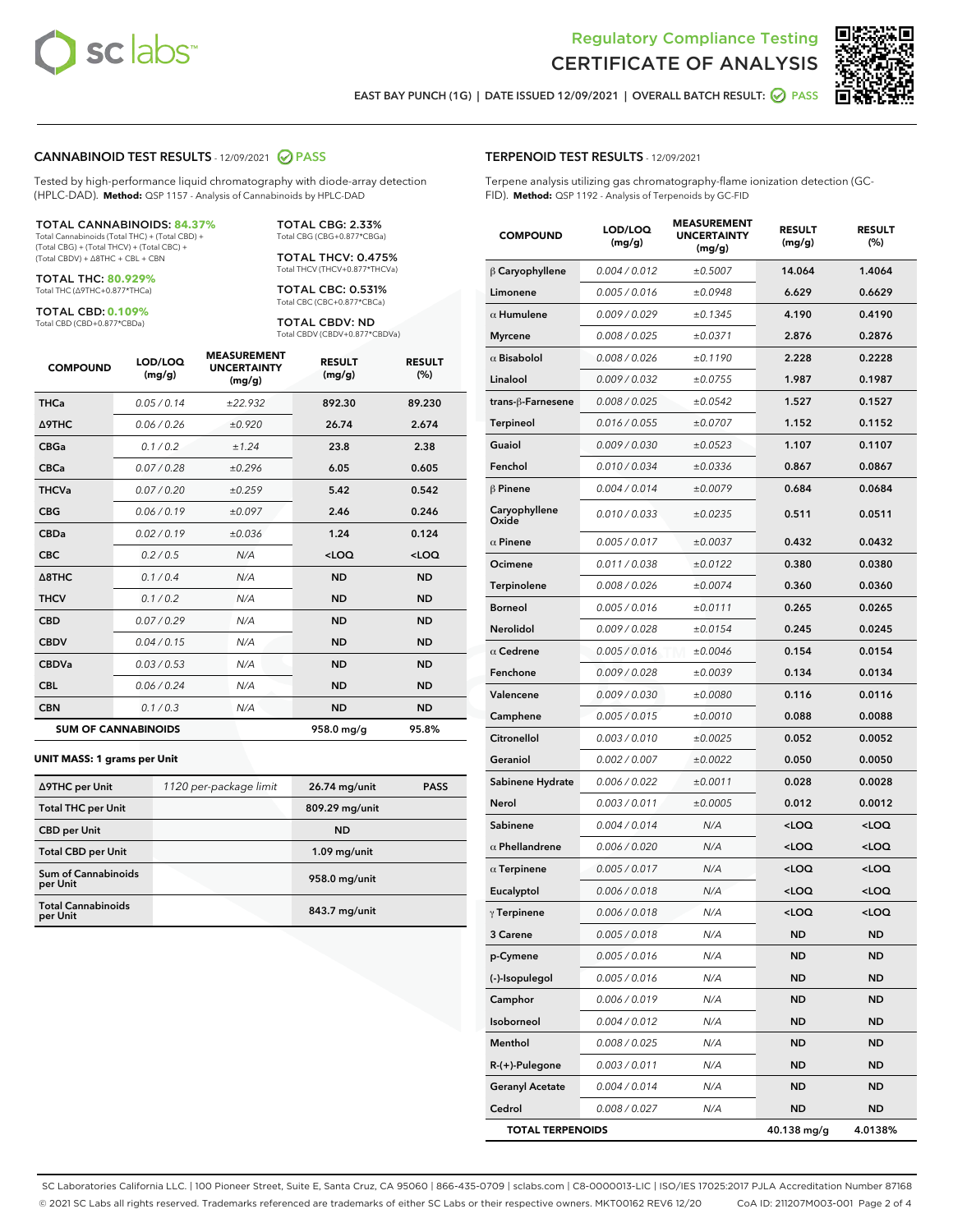



EAST BAY PUNCH (1G) | DATE ISSUED 12/09/2021 | OVERALL BATCH RESULT:  $\bigcirc$  PASS

# CATEGORY 1 PESTICIDE TEST RESULTS - 12/09/2021 2 PASS

Pesticide and plant growth regulator analysis utilizing high-performance liquid chromatography-mass spectrometry (HPLC-MS) or gas chromatography-mass spectrometry (GC-MS). \*GC-MS utilized where indicated. **Method:** QSP 1212 - Analysis of Pesticides and Mycotoxins by LC-MS or QSP 1213 - Analysis of Pesticides by GC-MS

| <b>COMPOUND</b>             | LOD/LOQ<br>$(\mu g/g)$ | <b>ACTION</b><br><b>LIMIT</b><br>$(\mu g/g)$ | <b>MEASUREMENT</b><br><b>UNCERTAINTY</b><br>$(\mu g/g)$ | <b>RESULT</b><br>$(\mu g/g)$ | <b>RESULT</b> |
|-----------------------------|------------------------|----------------------------------------------|---------------------------------------------------------|------------------------------|---------------|
| Aldicarb                    | 0.03 / 0.08            | $\ge$ LOD                                    | N/A                                                     | <b>ND</b>                    | <b>PASS</b>   |
| Carbofuran                  | 0.02/0.05              | $>$ LOD                                      | N/A                                                     | <b>ND</b>                    | <b>PASS</b>   |
| Chlordane*                  | 0.03 / 0.08            | $\ge$ LOD                                    | N/A                                                     | <b>ND</b>                    | <b>PASS</b>   |
| Chlorfenapyr*               | 0.03/0.10              | $\ge$ LOD                                    | N/A                                                     | <b>ND</b>                    | <b>PASS</b>   |
| Chlorpyrifos                | 0.02 / 0.06            | $\ge$ LOD                                    | N/A                                                     | <b>ND</b>                    | <b>PASS</b>   |
| Coumaphos                   | 0.02 / 0.07            | $>$ LOD                                      | N/A                                                     | <b>ND</b>                    | <b>PASS</b>   |
| Daminozide                  | 0.02 / 0.07            | $\ge$ LOD                                    | N/A                                                     | <b>ND</b>                    | <b>PASS</b>   |
| <b>DDVP</b><br>(Dichlorvos) | 0.03/0.09              | $\ge$ LOD                                    | N/A                                                     | <b>ND</b>                    | <b>PASS</b>   |
| <b>Dimethoate</b>           | 0.03 / 0.08            | $\ge$ LOD                                    | N/A                                                     | <b>ND</b>                    | <b>PASS</b>   |
| Ethoprop(hos)               | 0.03/0.10              | $>$ LOD                                      | N/A                                                     | <b>ND</b>                    | <b>PASS</b>   |
| Etofenprox                  | 0.02 / 0.06            | $\ge$ LOD                                    | N/A                                                     | <b>ND</b>                    | <b>PASS</b>   |
| Fenoxycarb                  | 0.03 / 0.08            | $>$ LOD                                      | N/A                                                     | <b>ND</b>                    | <b>PASS</b>   |
| Fipronil                    | 0.03 / 0.08            | $\ge$ LOD                                    | N/A                                                     | <b>ND</b>                    | <b>PASS</b>   |
| Imazalil                    | 0.02 / 0.06            | $\ge$ LOD                                    | N/A                                                     | <b>ND</b>                    | <b>PASS</b>   |
| <b>Methiocarb</b>           | 0.02 / 0.07            | $\ge$ LOD                                    | N/A                                                     | <b>ND</b>                    | <b>PASS</b>   |
| Methyl<br>parathion         | 0.03/0.10              | $>$ LOD                                      | N/A                                                     | <b>ND</b>                    | <b>PASS</b>   |
| <b>Mevinphos</b>            | 0.03/0.09              | $>$ LOD                                      | N/A                                                     | <b>ND</b>                    | <b>PASS</b>   |
| Paclobutrazol               | 0.02 / 0.05            | $\ge$ LOD                                    | N/A                                                     | <b>ND</b>                    | <b>PASS</b>   |
| Propoxur                    | 0.03/0.09              | $\ge$ LOD                                    | N/A                                                     | <b>ND</b>                    | <b>PASS</b>   |
| Spiroxamine                 | 0.03 / 0.08            | $\ge$ LOD                                    | N/A                                                     | <b>ND</b>                    | <b>PASS</b>   |
| <b>Thiacloprid</b>          | 0.03/0.10              | $\ge$ LOD                                    | N/A                                                     | <b>ND</b>                    | <b>PASS</b>   |
|                             |                        |                                              |                                                         |                              |               |

# CATEGORY 2 PESTICIDE TEST RESULTS - 12/09/2021 @ PASS

| <b>COMPOUND</b>          | LOD/LOO<br>$(\mu g/g)$ | <b>ACTION</b><br>LIMIT<br>$(\mu g/g)$ | <b>MEASUREMENT</b><br><b>UNCERTAINTY</b><br>$(\mu g/g)$ | <b>RESULT</b><br>$(\mu g/g)$ | <b>RESULT</b> |  |
|--------------------------|------------------------|---------------------------------------|---------------------------------------------------------|------------------------------|---------------|--|
| Abamectin                | 0.03/0.10              | 0.1                                   | N/A                                                     | <b>ND</b>                    | <b>PASS</b>   |  |
| Acephate                 | 0.02/0.07              | 0.1                                   | N/A                                                     | <b>ND</b>                    | <b>PASS</b>   |  |
| Acequinocyl              | 0.02/0.07              | 0.1                                   | N/A                                                     | <b>ND</b>                    | <b>PASS</b>   |  |
| Acetamiprid              | 0.02/0.05              | 0.1                                   | N/A                                                     | <b>ND</b>                    | <b>PASS</b>   |  |
| Azoxystrobin             | 0.02/0.07              | 0.1                                   | N/A                                                     | <b>ND</b>                    | <b>PASS</b>   |  |
| <b>Bifenazate</b>        | 0.01/0.04              | 0.1                                   | N/A                                                     | <b>ND</b>                    | <b>PASS</b>   |  |
| <b>Bifenthrin</b>        | 0.02/0.05              | 3                                     | N/A                                                     | <b>ND</b>                    | <b>PASS</b>   |  |
| <b>Boscalid</b>          | 0.03/0.09              | 0.1                                   | N/A                                                     | <b>ND</b>                    | <b>PASS</b>   |  |
| Captan                   | 0.19/0.57              | 0.7                                   | N/A                                                     | <b>ND</b>                    | <b>PASS</b>   |  |
| Carbaryl                 | 0.02/0.06              | 0.5                                   | N/A                                                     | <b>ND</b>                    | <b>PASS</b>   |  |
| Chlorantranilip-<br>role | 0.04/0.12              | 10                                    | N/A                                                     | <b>ND</b>                    | <b>PASS</b>   |  |
| Clofentezine             | 0.03/0.09              | 0.1                                   | N/A                                                     | <b>ND</b>                    | <b>PASS</b>   |  |

| <b>CATEGORY 2 PESTICIDE TEST RESULTS</b> - 12/09/2021 continued |
|-----------------------------------------------------------------|
|-----------------------------------------------------------------|

| <b>COMPOUND</b>               | LOD/LOQ<br>(µg/g) | <b>ACTION</b><br>LIMIT<br>$(\mu g/g)$ | <b>MEASUREMENT</b><br><b>UNCERTAINTY</b><br>$(\mu g/g)$ | <b>RESULT</b><br>(µg/g) | <b>RESULT</b> |
|-------------------------------|-------------------|---------------------------------------|---------------------------------------------------------|-------------------------|---------------|
| Cyfluthrin                    | 0.12 / 0.38       | 2                                     | N/A                                                     | <b>ND</b>               | <b>PASS</b>   |
| Cypermethrin                  | 0.11 / 0.32       | $\mathcal{I}$                         | N/A                                                     | <b>ND</b>               | <b>PASS</b>   |
| Diazinon                      | 0.02 / 0.05       | 0.1                                   | N/A                                                     | <b>ND</b>               | <b>PASS</b>   |
| Dimethomorph                  | 0.03 / 0.09       | 2                                     | N/A                                                     | <b>ND</b>               | <b>PASS</b>   |
| Etoxazole                     | 0.02 / 0.06       | 0.1                                   | N/A                                                     | <b>ND</b>               | <b>PASS</b>   |
| Fenhexamid                    | 0.03 / 0.09       | 0.1                                   | N/A                                                     | <b>ND</b>               | <b>PASS</b>   |
| Fenpyroximate                 | 0.02 / 0.06       | 0.1                                   | N/A                                                     | <b>ND</b>               | <b>PASS</b>   |
| Flonicamid                    | 0.03 / 0.10       | 0.1                                   | N/A                                                     | <b>ND</b>               | <b>PASS</b>   |
| Fludioxonil                   | 0.03 / 0.10       | 0.1                                   | N/A                                                     | <b>ND</b>               | <b>PASS</b>   |
| Hexythiazox                   | 0.02 / 0.07       | 0.1                                   | N/A                                                     | <b>ND</b>               | <b>PASS</b>   |
| Imidacloprid                  | 0.04 / 0.11       | 5                                     | N/A                                                     | <b>ND</b>               | <b>PASS</b>   |
| Kresoxim-methyl               | 0.02 / 0.07       | 0.1                                   | N/A                                                     | <b>ND</b>               | <b>PASS</b>   |
| Malathion                     | 0.03 / 0.09       | 0.5                                   | N/A                                                     | <b>ND</b>               | <b>PASS</b>   |
| Metalaxyl                     | 0.02 / 0.07       | $\overline{c}$                        | N/A                                                     | <b>ND</b>               | <b>PASS</b>   |
| Methomyl                      | 0.03 / 0.10       | $\mathcal{I}$                         | N/A                                                     | <b>ND</b>               | <b>PASS</b>   |
| Myclobutanil                  | 0.03 / 0.09       | 0.1                                   | N/A                                                     | <b>ND</b>               | <b>PASS</b>   |
| Naled                         | 0.02 / 0.07       | 0.1                                   | N/A                                                     | <b>ND</b>               | <b>PASS</b>   |
| Oxamyl                        | 0.04 / 0.11       | 0.5                                   | N/A                                                     | <b>ND</b>               | <b>PASS</b>   |
| Pentachloronitro-<br>benzene* | 0.03/0.09         | 0.1                                   | N/A                                                     | <b>ND</b>               | <b>PASS</b>   |
| Permethrin                    | 0.04 / 0.12       | 0.5                                   | N/A                                                     | <b>ND</b>               | <b>PASS</b>   |
| Phosmet                       | 0.03 / 0.10       | 0.1                                   | N/A                                                     | <b>ND</b>               | <b>PASS</b>   |
| Piperonylbu-<br>toxide        | 0.02 / 0.07       | 3                                     | N/A                                                     | <b>ND</b>               | <b>PASS</b>   |
| Prallethrin                   | 0.03 / 0.08       | 0.1                                   | N/A                                                     | <b>ND</b>               | <b>PASS</b>   |
| Propiconazole                 | 0.02 / 0.07       | 0.1                                   | N/A                                                     | <b>ND</b>               | <b>PASS</b>   |
| Pyrethrins                    | 0.04 / 0.12       | 0.5                                   | N/A                                                     | <b>ND</b>               | <b>PASS</b>   |
| Pyridaben                     | 0.02 / 0.07       | 0.1                                   | N/A                                                     | <b>ND</b>               | <b>PASS</b>   |
| Spinetoram                    | 0.02 / 0.07       | 0.1                                   | N/A                                                     | <b>ND</b>               | <b>PASS</b>   |
| Spinosad                      | 0.02 / 0.07       | 0.1                                   | N/A                                                     | <b>ND</b>               | <b>PASS</b>   |
| Spiromesifen                  | 0.02 / 0.05       | 0.1                                   | N/A                                                     | <b>ND</b>               | <b>PASS</b>   |
| Spirotetramat                 | 0.02 / 0.06       | 0.1                                   | N/A                                                     | <b>ND</b>               | <b>PASS</b>   |
| Tebuconazole                  | 0.02 / 0.07       | 0.1                                   | N/A                                                     | <b>ND</b>               | <b>PASS</b>   |
| Thiamethoxam                  | 0.03 / 0.10       | 5                                     | N/A                                                     | <b>ND</b>               | <b>PASS</b>   |
| Trifloxystrobin               | 0.03 / 0.08       | 0.1                                   | N/A                                                     | <b>ND</b>               | <b>PASS</b>   |

SC Laboratories California LLC. | 100 Pioneer Street, Suite E, Santa Cruz, CA 95060 | 866-435-0709 | sclabs.com | C8-0000013-LIC | ISO/IES 17025:2017 PJLA Accreditation Number 87168 © 2021 SC Labs all rights reserved. Trademarks referenced are trademarks of either SC Labs or their respective owners. MKT00162 REV6 12/20 CoA ID: 211207M003-001 Page 3 of 4